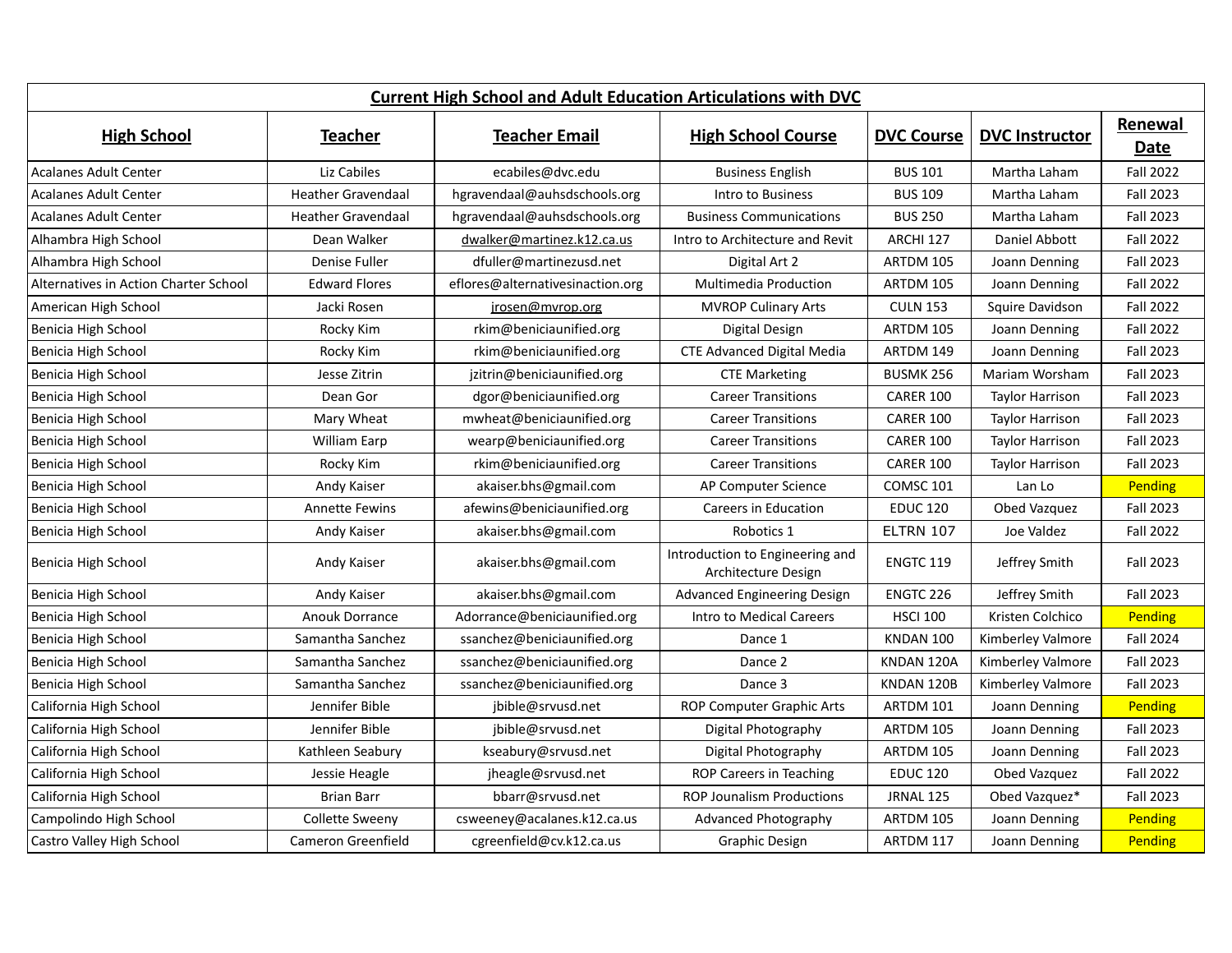| Castro Valley High School          | Louis Stanley                   | lstanley@cv.k12.ca.us           | Intro to Comp/IT Essentials                          | <b>CNT-104</b>                | Bijan Houshiar  | <b>Fall 2024</b> |
|------------------------------------|---------------------------------|---------------------------------|------------------------------------------------------|-------------------------------|-----------------|------------------|
| Castro Valley High School          | Louis Stanley                   | lstanley@cv.k12.ca.us           | Intro to Networking                                  | <b>CNT-106</b>                | Bijan Houshiar  | Fall 2024        |
| Castro Valley High School          | Vickie Gilmour                  | vgilmour@cv.k12.ca.us           | <b>Food and Nutrition</b>                            | <b>CULN 153</b>               | Squire Davidson | <b>Fall 2024</b> |
| Clayton Valley Charter High School | <b>Kelsey Power</b>             | kelsey.power@claytonvalley.org  | <b>Computer Graphic Arts</b>                         | ARTDM 105                     | Joann Denning   | <b>Fall 2023</b> |
| College Park High School           | Jennifer Kennedy                | kennedyjl@mdusd.org             | Photo 2                                              | ARTDM 136                     | Nicole White    | Pending          |
| College Park High School           | Jennifer Kennedy                | kennedyjl@mdusd.org             | Photo 1                                              | ARTDM 105                     | Joann Denning   | <b>Fall 2023</b> |
| Concord High School                | <b>Allison Villars</b>          | villarsa@mdusd.net              | Arts Design A/B                                      | ARTDM 105                     | Joann Denning   | Fall 2024        |
| Concord High School                | Ryan Clason                     | clasonr@mdusd.org               | <b>ROP Computer Applications</b>                     | CIS 115, 116, &<br>118        | Mario Tejada    | <b>Pending</b>   |
| Concord High School                | Tom Trowbridge                  | trowbridget@mdusd.org           | <b>ROP Construction Technology</b>                   | <b>CONST 135</b>              | Joe Valdez      | <b>Fall 2022</b> |
| Conley-Caraballo High              | Shaleah Nelson                  | snelson@mvrop.org               | <b>MVROP Culinary Arts</b>                           | <b>CULN 153</b>               | Squire Davidson | <b>Fall 2022</b> |
| Deer Valley High School            | Kiel Olff                       | KielOlff@antiochschools.net     | <b>ROP TV Production</b>                             | <b>FTVE 160</b>               | Sahra Bhimji    | Fall 2023        |
| Del Valle High School              | Dianne Russell                  | diannerussell@lvjusd.org        | <b>Culinary Arts</b>                                 | <b>CULN 153</b>               | Squire Davidson | <b>Fall 2023</b> |
| Dougherty Valley High              | A. Lemay                        | alemay@srvusd.net               | <b>Computer Graphic Arts</b>                         | <b>ARTDM 101 &amp;</b><br>105 | Joann Denning   | <b>Fall 2023</b> |
| Dougherty Valley High              | Jeff Silverman                  | jsilverman@srvusd.net           | <b>Computer Graphic Arts</b>                         | <b>ARTDM 101 &amp;</b><br>105 | Joann Denning   | <b>Fall 2023</b> |
| Dougherty Valley High              | Nancy Iler                      | niler@srvusd.net                | <b>Computer Graphic Arts</b>                         | <b>ARTDM 101 &amp;</b><br>105 | Joann Denning   | <b>Fall 2023</b> |
| Dublin High School                 | Jackie Lawson                   | lawsonjackie@dublinusd.org      | Culinary Arts III/IV & Catering                      | <b>CULN 153</b>               | Squire Davidson | Pending          |
| Dublin High School                 | Eugene Chou                     | ms.eugenechou@gmail.com         | <b>PLTW Digital Electronics</b>                      | <b>ELTRN 116</b>              | Joel Matthews   | <b>Fall 2022</b> |
| Eden Area ROP                      | Lameisha Sherri                 | Isherri@edenrop.org             | Graphics I & II                                      | ARTDM-117                     | Joann Denning   | <b>Fall 2023</b> |
| Eden Area ROP                      | Kent Doan                       | kdoan@edenrop.org               | Cyber Security IIP                                   | <b>CNT 106</b>                | Bijan Houshair  | Fall 2023        |
| Eden Area ROP                      | <b>Bill DesLaurier</b>          | bdeslaurier@edenrop.org         | <b>Construction Technology I</b>                     | <b>CONST 135</b>              | Joel Matthews   | <b>Fall 2022</b> |
| Eden Area ROP                      | Amanda Rose                     | arose@edenrop.org               | <b>ROP Culinary Science</b>                          | <b>CULN 153</b>               | Squire Davidson | Pending          |
| Granada High School                | Maria (Busi) Ellis Do<br>Amaral | bellisdoamaral@lvjusd.k12.ca.us | Culinary Arts 1 & 2                                  | <b>CULN 153</b>               | Squire Davidson | <b>Fall 2023</b> |
| John Swett High School             | <b>Anthony Tammer</b>           | ttammer@gmail.com               | <b>ROP CADD</b>                                      | <b>ENGTC 129</b>              | Jeffrey Smith   | Pending          |
| John Swett High School             | Anthony Tammer                  | ttammer@gmail.com               | Intro to Machining                                   | IDSGN 105                     | Jeffrey Smith   | Fall 2023        |
| Las Lomas High School              | Ladan Amin                      | lamin@acalanes.k12.ca.us        | Digital Design 1                                     | ARTDM 101                     | Joann Denning   | Pending          |
| Las Lomas High School              | Ladan Amin                      | lamin@acalanes.k12.ca.us        | Digital Design 2                                     | ARTDM 105                     | Joann Denning   | <b>Pending</b>   |
| Liberty High School                | Michael Mauro                   | maurom@luhsd.net                | Foods 1 and Advanced<br><b>International Cuisine</b> | <b>CULN 153</b>               | Squire Davidson | <b>Fall 2024</b> |
| Livermore High School              | Jeffrey Glatstein               | jglatstein@lvjusd.org           | Culinary Arts 1 & 2                                  | <b>CULN 153</b>               | Squire Davidson | Fall 2023        |
| Livermore High School              | Michelle Webber                 | mwebber@lvjusd.k12.ca.us        | Culinary Arts 1 & 2                                  | <b>CULN 153</b>               | Squire Davidson | Fall 2023        |